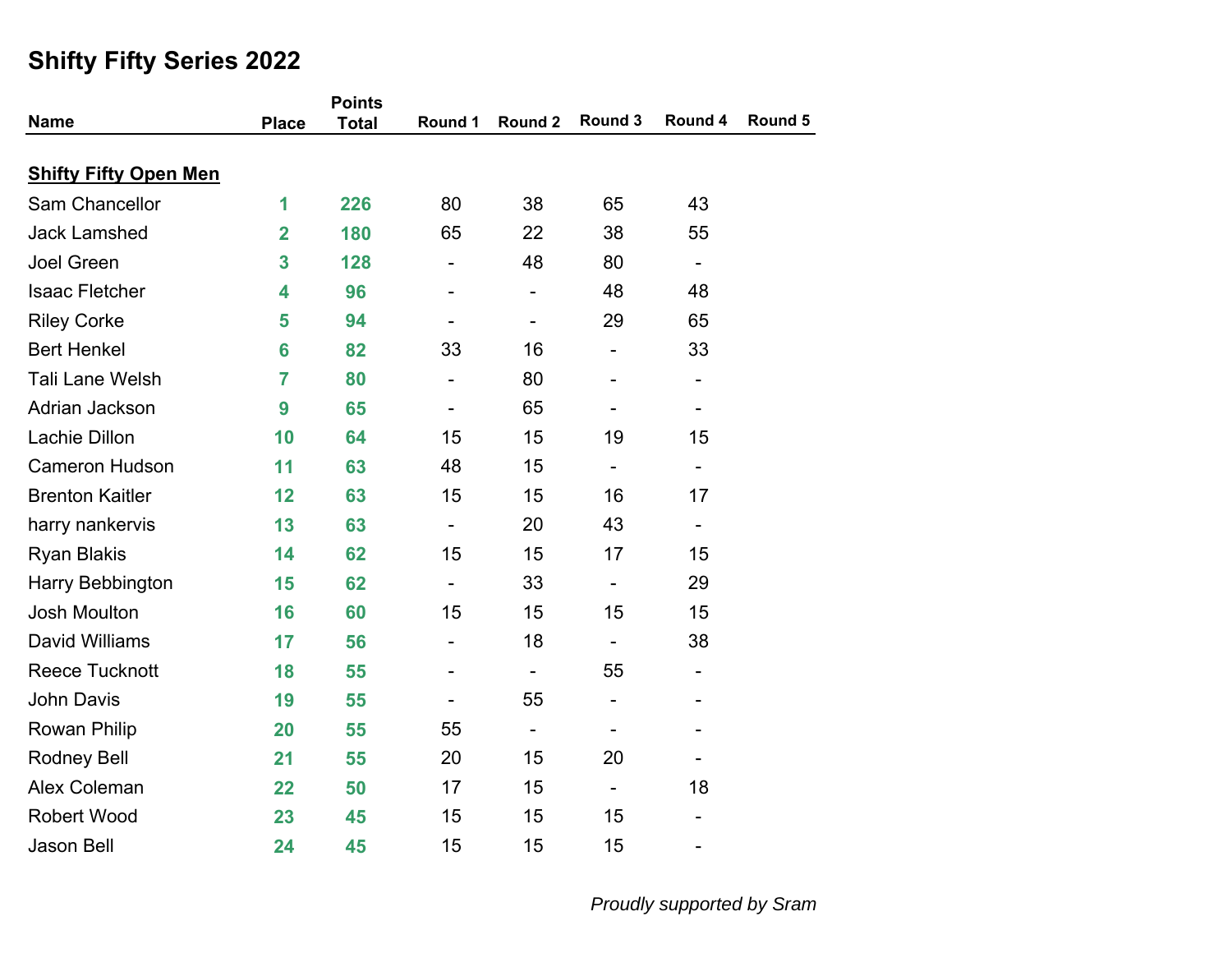|                       |              | <b>Points</b> |                              |                              |                              |                          |         |  |
|-----------------------|--------------|---------------|------------------------------|------------------------------|------------------------------|--------------------------|---------|--|
| <b>Name</b>           | <b>Place</b> | <b>Total</b>  | Round 1                      | Round 2                      | Round 3                      | Round 4                  | Round 5 |  |
| <b>Trevor Daly</b>    | 25           | 43            | 43                           | $\overline{\phantom{a}}$     |                              |                          |         |  |
| James Clay            | 26           | 43            |                              | 43                           |                              |                          |         |  |
| <b>Samuel Krajnik</b> | 27           | 40            | $\overline{\phantom{0}}$     | 15                           | 25                           |                          |         |  |
| <b>Andy Green</b>     | 28           | 40            | 25                           | 15                           | $\overline{\phantom{0}}$     |                          |         |  |
| <b>Beau Proctor</b>   | 29           | 38            | 38                           | $\qquad \qquad \blacksquare$ | $\qquad \qquad \blacksquare$ |                          |         |  |
| Fraser McKay          | 30           | 37            | $\overline{\phantom{a}}$     | 15                           | 22                           |                          |         |  |
| Daniel van der Ploeg  | 31           | 37            | 19                           | $\blacksquare$               | 18                           |                          |         |  |
| <b>Paul Gerloff</b>   | 32           | 34            | $\overline{\phantom{0}}$     | 15                           |                              | 19                       |         |  |
| Paul van der Ploeg    | 33           | 33            | -                            | $\blacksquare$               | 33                           | -                        |         |  |
| Jono Shue             | 34           | 33            | 18                           | 15                           | $\overline{\phantom{0}}$     | $\overline{\phantom{a}}$ |         |  |
| Sean Milligan         | 35           | 30            | 15                           | $\blacksquare$               |                              | 15                       |         |  |
| Peter Pezzimenti      | 36           | 30            |                              | 15                           |                              | 15                       |         |  |
| Evan Krausgrill       | 37           | 30            |                              | 15                           | 15                           | $\overline{\phantom{0}}$ |         |  |
| Jarrod Pyke           | 38           | 30            |                              | 15                           |                              | 15                       |         |  |
| Robert Heideman       | 39           | 30            | 15                           | $\qquad \qquad \blacksquare$ |                              | 15                       |         |  |
| <b>Tim Steer</b>      | 40           | 30            | 15                           | 15                           |                              | $\overline{\phantom{a}}$ |         |  |
| <b>Jared Pich</b>     | 41           | 30            | 15                           | 15                           |                              |                          |         |  |
| <b>Kenton Shue</b>    | 42           | 30            | 15                           | 15                           |                              |                          |         |  |
| <b>Gus West</b>       | 43           | 30            | $\qquad \qquad \blacksquare$ | 15                           | 15                           |                          |         |  |
| <b>Craig Coxhell</b>  | 44           | 30            |                              | $\overline{\phantom{0}}$     | 15                           | 15                       |         |  |
| <b>Wil Barrett</b>    | 45           | 29            | 29                           |                              | -                            |                          |         |  |
| James Cook            | 46           | 29            | $\overline{\phantom{0}}$     | 29                           |                              |                          |         |  |
| <b>Tom Ovens</b>      | 48           | 25            | $\qquad \qquad \blacksquare$ | 25                           |                              |                          |         |  |
| <b>Daniel Grattan</b> | 50           | 22            | 22                           | $\qquad \qquad \blacksquare$ |                              |                          |         |  |
| Kobe Henderson        | 52           | 19            | -                            | 19                           |                              |                          |         |  |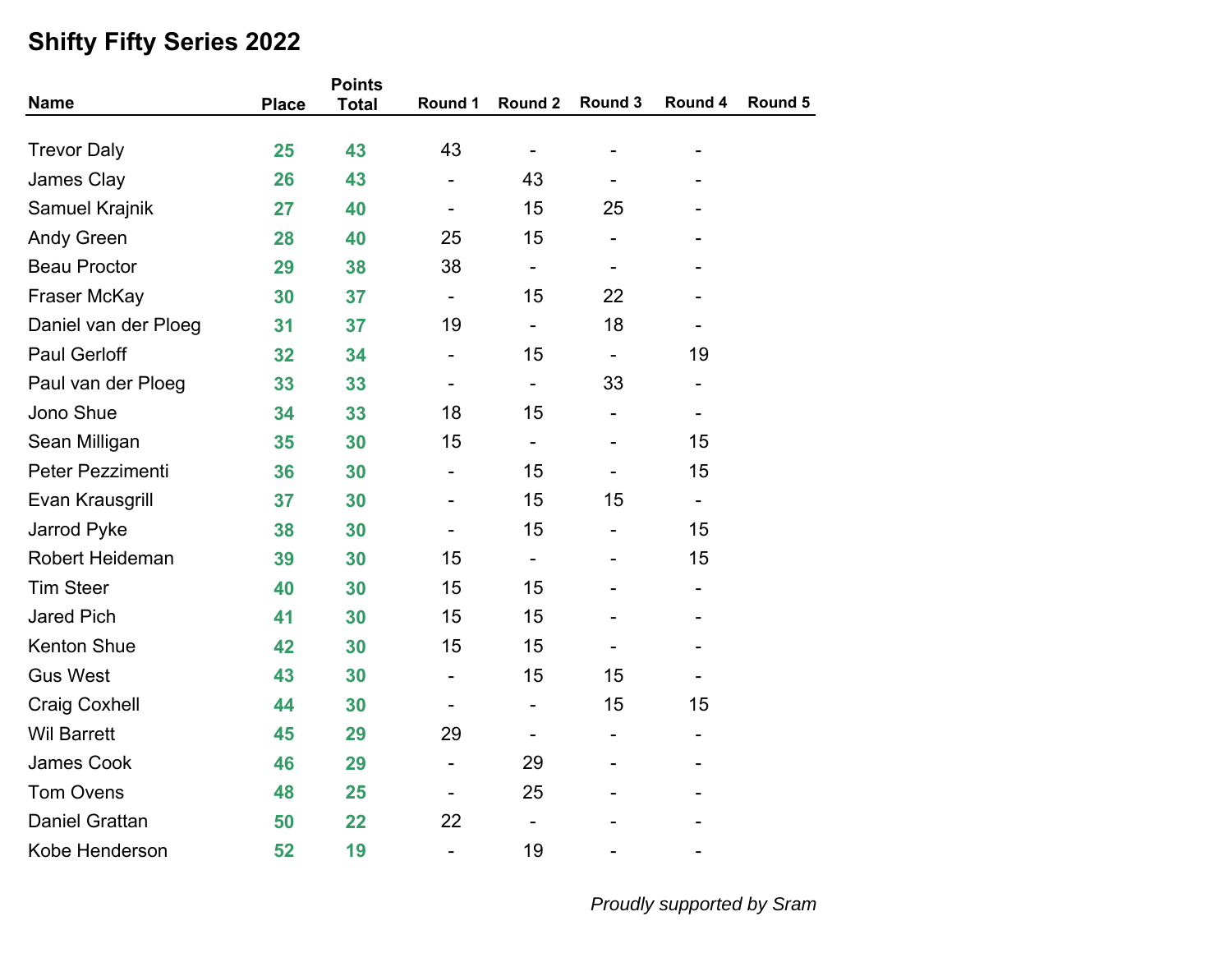|                         |              | <b>Points</b> |                          |                          |                          |         |         |
|-------------------------|--------------|---------------|--------------------------|--------------------------|--------------------------|---------|---------|
| <b>Name</b>             | <b>Place</b> | <b>Total</b>  | Round 1                  | Round 2                  | Round 3                  | Round 4 | Round 5 |
| Matt ligtermoet         | 53           | 17            | $\overline{\phantom{a}}$ | 17                       |                          |         |         |
| <b>Benn Cobham</b>      | 55           | 16            | 16                       | -                        |                          |         |         |
| David Birch             | 56           | 15            |                          | 15                       |                          |         |         |
| Zac Anderson            | 57           | 15            |                          | 15                       |                          |         |         |
| <b>Paul Attard</b>      | 58           | 15            |                          | 15                       |                          |         |         |
| <b>Brad Balding</b>     | 59           | 15            |                          | 15                       |                          |         |         |
| Joshua Clerke           | 60           | 15            |                          | $\overline{\phantom{0}}$ | 15                       |         |         |
| <b>Matt Danaher</b>     | 61           | 15            |                          | $\overline{\phantom{0}}$ | 15                       |         |         |
| Frederik van der Merwe  | 62           | 15            |                          | 15                       | $\overline{\phantom{a}}$ |         |         |
| kyhil duggan            | 63           | 15            |                          | -                        | 15                       |         |         |
| <b>Rhys McKee</b>       | 64           | 15            |                          |                          | 15                       |         |         |
| <b>Ash Kimball</b>      | 66           | 15            |                          |                          | 15                       |         |         |
| <b>Ryan Riethmuller</b> | 67           | 15            | -                        |                          | 15                       |         |         |
| <b>Shayne Small</b>     | 68           | 15            | 15                       |                          |                          |         |         |
| <b>Michael South</b>    | 69           | 15            | 15                       |                          |                          |         |         |
| <b>Stuart Rowlands</b>  | 70           | 15            | 15                       |                          |                          |         |         |
| Jarrod O'Brien          | 71           | 15            | 15                       |                          |                          |         |         |
| <b>Matt Richardson</b>  | 72           | 15            | 15                       | $\overline{\phantom{0}}$ |                          |         |         |
| chris cogger            | 73           | 15            |                          | 15                       |                          |         |         |
| <b>Michael Farr</b>     | 74           | 15            |                          | 15                       |                          |         |         |
| <b>Matt Casey</b>       | 75           | 15            |                          | 15                       |                          |         |         |
| Karl Claridge           | 76           | 15            |                          | 15                       |                          |         |         |
| Jarrod McCallum         | 77           | 15            | 15                       | -                        |                          |         |         |
| <b>Edmund Mollison</b>  | 78           | 15            | 15                       |                          |                          |         |         |
| <b>Nick Martin</b>      | 79           | 15            | 15                       | ۰                        |                          |         |         |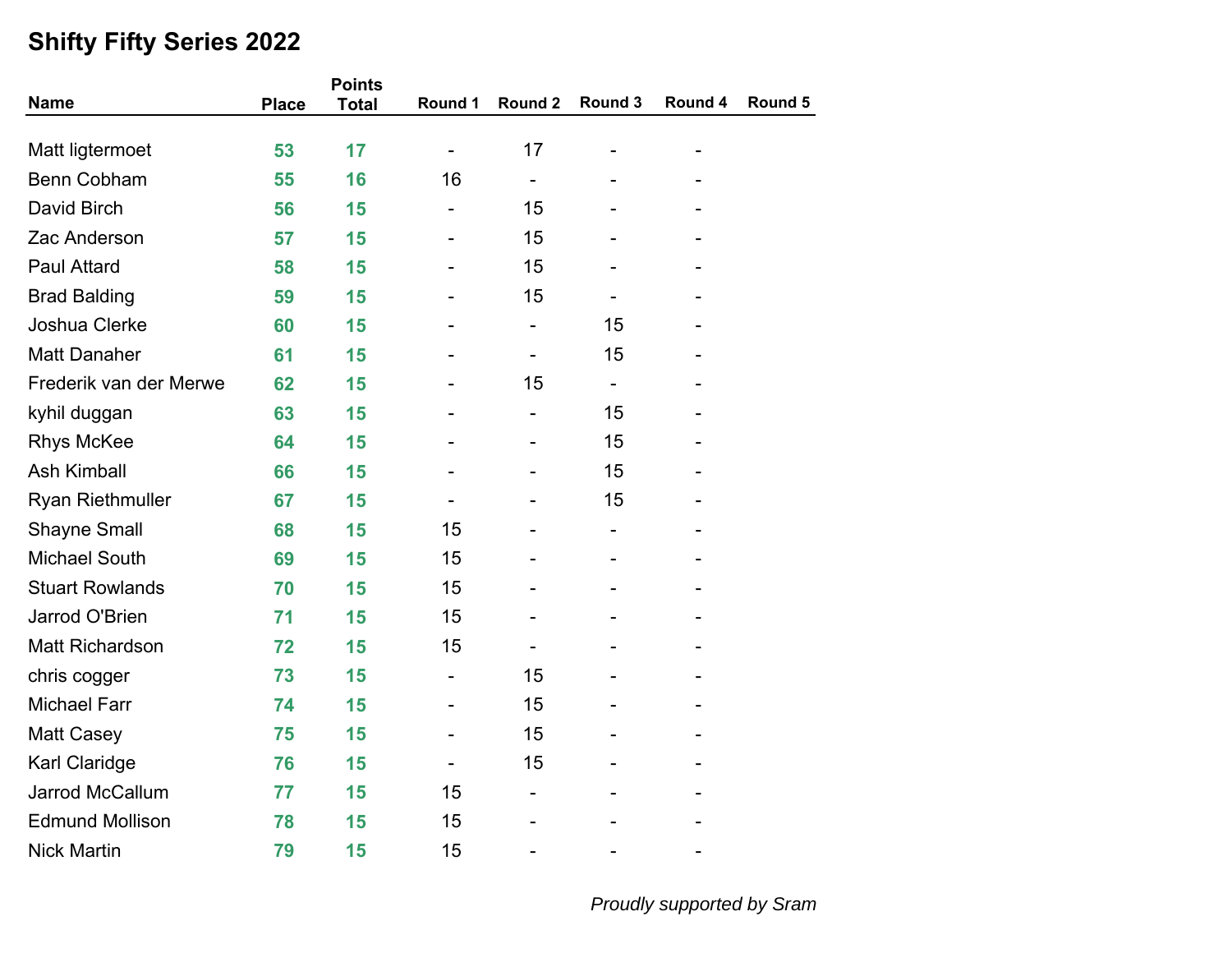| <b>Name</b>                    | <b>Place</b>   | <b>Points</b> | Round 1                      | Round 2                  | Round 3                  | Round 4        | Round 5 |
|--------------------------------|----------------|---------------|------------------------------|--------------------------|--------------------------|----------------|---------|
|                                |                | <b>Total</b>  |                              |                          |                          |                |         |
| Ruben de Silva-Smith           | 80             | 15            |                              | 15                       |                          |                |         |
| Jake De Zwart                  | 81             | 15            |                              | 15                       |                          |                |         |
| <b>Michael Stuckings</b>       | 82             | 15            |                              | $\overline{\phantom{0}}$ | 15                       |                |         |
| Nicholas Munafo                | 86             | 15            |                              | 15                       | $\overline{\phantom{0}}$ |                |         |
| <b>Mitchell Lawrence</b>       | 87             | 15            |                              | 15                       |                          |                |         |
| <b>Chris Kennedy</b>           | 88             | 15            |                              | 15                       |                          |                |         |
| corey papas                    | 89             | 15            |                              | 15                       |                          |                |         |
| <b>Simon Gray</b>              | 91             | 15            |                              | 15                       |                          |                |         |
| <b>Nikolas Doumas</b>          | 92             | 15            |                              | 15                       |                          |                |         |
| Michael Heydon                 | 93             | 15            |                              | 15                       |                          |                |         |
| <b>Shifty Fifty Open Women</b> |                |               |                              |                          |                          |                |         |
| <b>Hailey Mason</b>            | 1              | 241           | 48                           | 48                       | 65                       | 80             |         |
| Melissa Mackenzie              | $\overline{2}$ | 218           | 65                           | 33                       | 55                       | 65             |         |
| <b>Juliette Haddow</b>         | 3              | 160           | 80                           | $\frac{1}{2}$            | 80                       | ÷,             |         |
| <b>Kathryn Visser</b>          | 4              | 93            | -                            | 38                       | -                        | 55             |         |
| Peta Mullens                   | 5              | 80            |                              | 80                       |                          | -              |         |
| <b>Emily Mabin</b>             | 6              | 65            |                              | 65                       |                          | $\blacksquare$ |         |
| Jeddah Breman                  | $\overline{7}$ | 55            | 55                           | $\overline{\phantom{0}}$ |                          |                |         |
| Liz Taylor                     | 8              | 55            | $\overline{\phantom{a}}$     | 55                       |                          |                |         |
| Gabrielle Rusbridge            | 11             | 43            | 43                           | $\overline{\phantom{a}}$ |                          |                |         |
| <b>Kate Bramley</b>            | 12             | 43            |                              | 43                       |                          |                |         |
| Tegwyn McManamny               | 13             | 38            | 38                           | $\overline{\phantom{0}}$ |                          |                |         |
| Natasha Burgess                | 15             | 33            | 33                           | $\overline{\phantom{0}}$ |                          |                |         |
| <b>Jess Bowen</b>              | 16             | 29            | $\qquad \qquad \blacksquare$ | 29                       |                          |                |         |
| <b>Amber Saric-Skewes</b>      | 17             | 29            | 29                           | $\overline{\phantom{a}}$ |                          |                |         |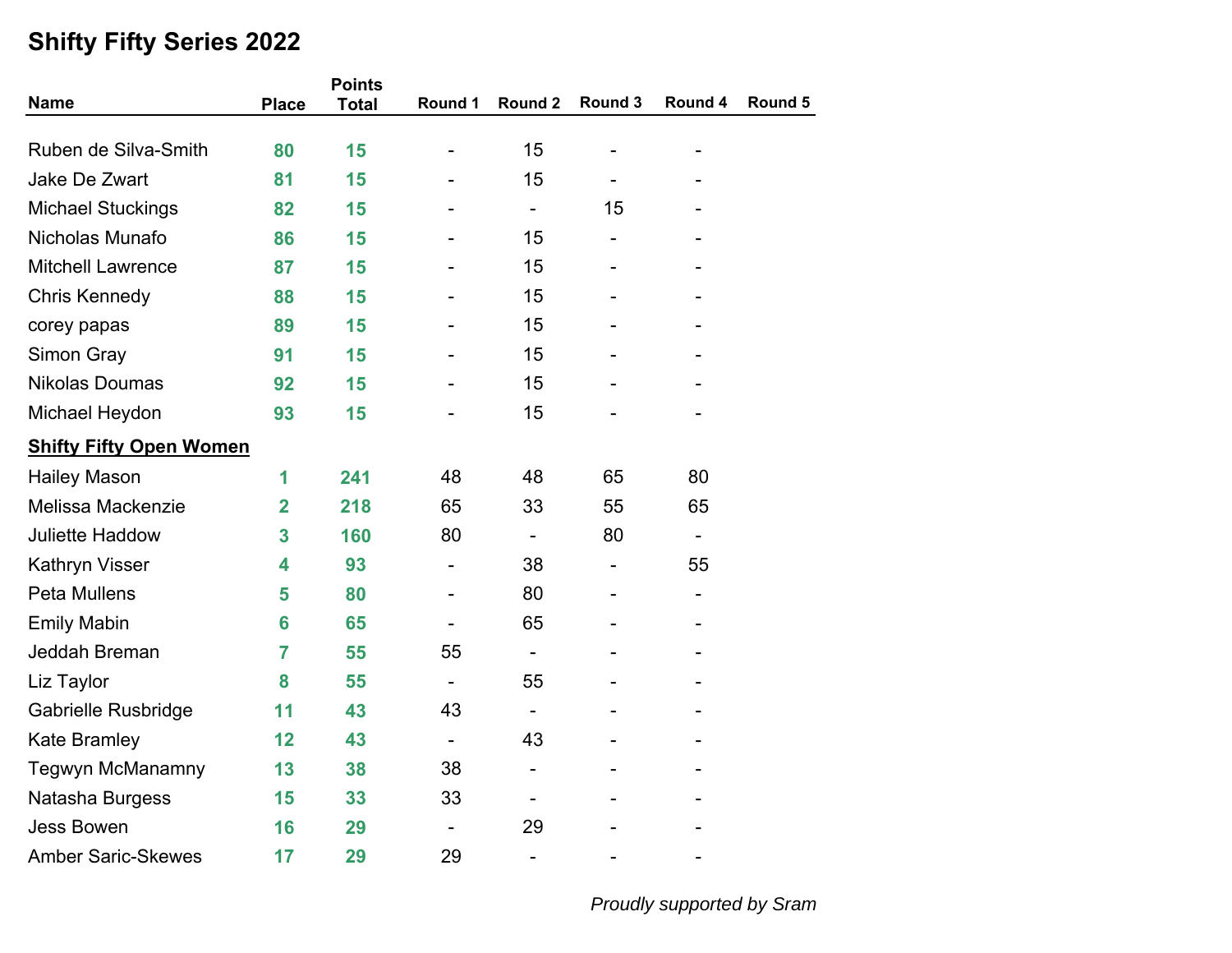|                                  |                | <b>Points</b> |                              |                          |                              |                              |         |  |
|----------------------------------|----------------|---------------|------------------------------|--------------------------|------------------------------|------------------------------|---------|--|
| <b>Name</b>                      | <b>Place</b>   | <b>Total</b>  | Round 1                      | Round 2                  | Round 3                      | Round 4                      | Round 5 |  |
| <b>Lizzie Gray</b>               | 18             | 25            | $\overline{\phantom{0}}$     | 25                       |                              |                              |         |  |
| <b>Tina Keating</b>              | 19             | 22            |                              | 22                       |                              |                              |         |  |
| <b>Susie Carmichael</b>          | 20             | 20            |                              | 20                       |                              |                              |         |  |
| <b>Sarah Watkins</b>             | 21             | 19            |                              | 19                       |                              |                              |         |  |
| <b>Nena Cross</b>                | 22             | 18            |                              | 18                       |                              |                              |         |  |
| <b>Shifty Fifty 40-49yrs Men</b> |                |               |                              |                          |                              |                              |         |  |
| <b>Rohin Adams</b>               | 1              | 225           | 65                           | 80                       | 80                           |                              |         |  |
| <b>Scott Needham</b>             | $\overline{2}$ | 200           | 55                           | 65                       | -                            | 80                           |         |  |
| <b>Murray Spink</b>              | 3              | 145           | 80                           | $\overline{\phantom{0}}$ | $\qquad \qquad \blacksquare$ | 65                           |         |  |
| Paul Redenbach                   | 4              | 113           | 48                           | $\overline{\phantom{0}}$ | 65                           | $\qquad \qquad \blacksquare$ |         |  |
| <b>Adam Conquest</b>             | 5              | 110           | 33                           | 29                       | 48                           |                              |         |  |
| James Taylor                     | 6              | 94            | 43                           | 22                       | 29                           |                              |         |  |
| <b>Andrew Low</b>                | $\overline{7}$ | 86            | $\overline{\phantom{a}}$     | 43                       | $\overline{\phantom{a}}$     | 43                           |         |  |
| Jarratt Morgan                   | 8              | 85            | 15                           | 15                       | 22                           | 33                           |         |  |
| Simon Bishop                     | 9              | 84            | 29                           | $\frac{1}{2}$            | 55                           | $\overline{\phantom{a}}$     |         |  |
| lan Kelly                        | 10             | 81            | $\blacksquare$               | 33                       | ÷,                           | 48                           |         |  |
| <b>Domenic Gatto</b>             | 11             | 76            | 38                           | 38                       | $\qquad \qquad \blacksquare$ | $\overline{\phantom{a}}$     |         |  |
| Chris O Donnell                  | 12             | 73            | 15                           | 15                       | 18                           | 25                           |         |  |
| <b>Cameron Frost</b>             | 13             | 69            | 15                           | 15                       | 19                           | 20                           |         |  |
| Jarrod Moroni                    | 14             | 55            | $\overline{\phantom{a}}$     | 55                       | -                            | $\overline{\phantom{a}}$     |         |  |
| <b>Alan Leslie</b>               | 16             | 54            | $\qquad \qquad \blacksquare$ | 16                       | -                            | 38                           |         |  |
| <b>David Harberts</b>            | 17             | 48            |                              | 48                       | $\blacksquare$               | $\overline{\phantom{a}}$     |         |  |
| <b>Ricky Thackray</b>            | 18             | 47            | 18                           | $\blacksquare$           |                              | 29                           |         |  |
| <b>Hamish Molloy</b>             | 19             | 45            | 15                           | 15                       |                              | 15                           |         |  |
| <b>Peter Avery</b>               | 20             | 43            | $\overline{\phantom{a}}$     | $\overline{\phantom{0}}$ | 43                           | $\overline{\phantom{a}}$     |         |  |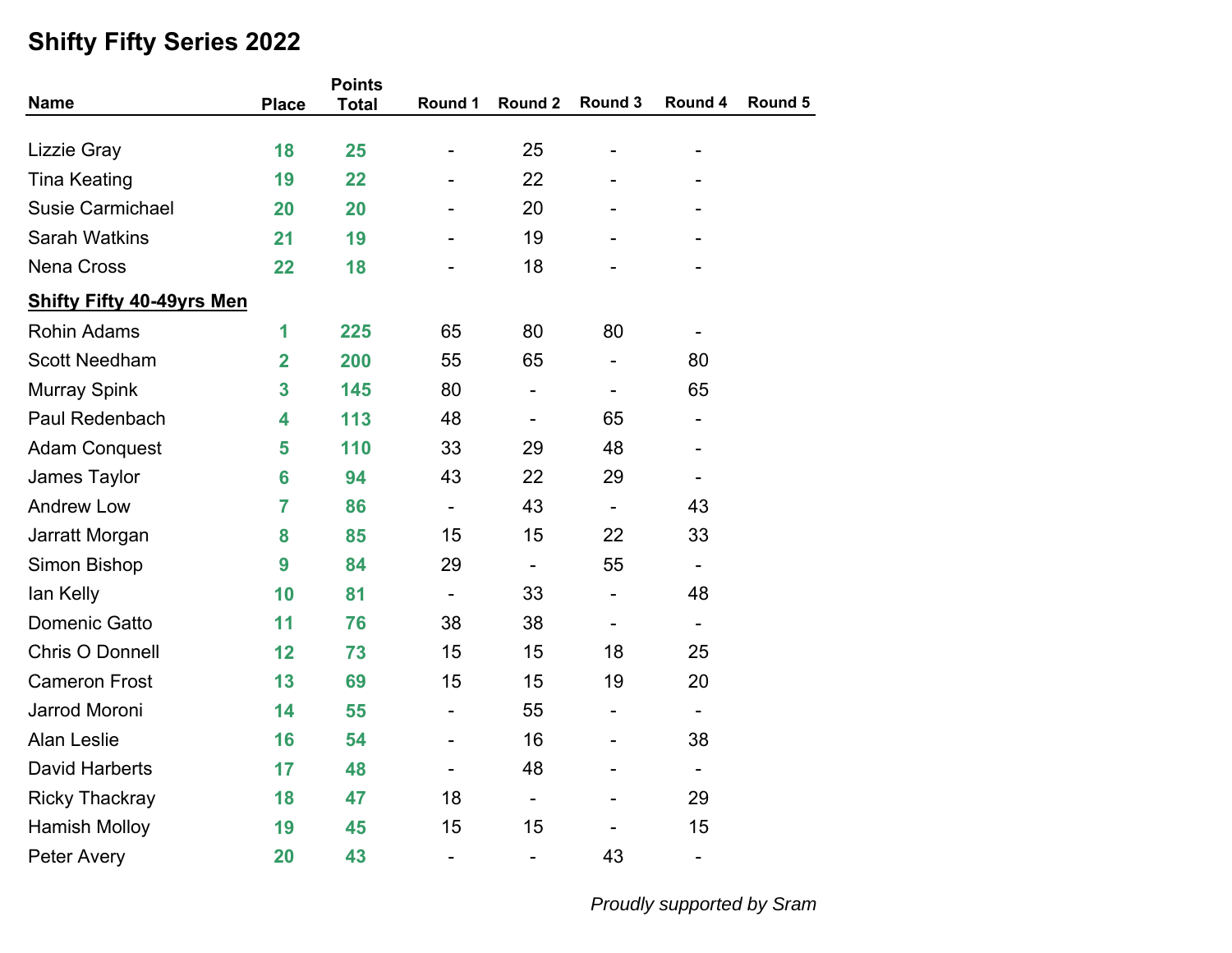|                        |              | <b>Points</b> |                          |                              |                          |                              |         |  |
|------------------------|--------------|---------------|--------------------------|------------------------------|--------------------------|------------------------------|---------|--|
| <b>Name</b>            | <b>Place</b> | <b>Total</b>  | Round 1                  | Round 2                      | Round 3                  | Round 4                      | Round 5 |  |
| <b>Jeff Garmany</b>    | 21           | 41            | 22                       | 19                           |                          | $\overline{\phantom{a}}$     |         |  |
| <b>Daniel Quin</b>     | 22           | 39            | 20                       | -                            |                          | 19                           |         |  |
| <b>Ben Kraus</b>       | 23           | 38            |                          | -                            | 38                       |                              |         |  |
| <b>Grant Lebbink</b>   | 24           | 36            |                          | 18                           | $\overline{\phantom{a}}$ | 18                           |         |  |
| <b>Adam Bramwell</b>   | 25           | 33            |                          | $\overline{\phantom{0}}$     | 33                       | $\qquad \qquad \blacksquare$ |         |  |
| Stefano Castelletti    | 26           | 32            |                          | 15                           | 17                       |                              |         |  |
| <b>Clinton Dann</b>    | 27           | 32            | 17                       | 15                           | -                        |                              |         |  |
| Craig Adams            | 28           | 31            | ÷,                       | 15                           | -                        | 16                           |         |  |
| James Schafer          | 29           | 30            | 15                       | $\qquad \qquad \blacksquare$ | 15                       | $\qquad \qquad \blacksquare$ |         |  |
| <b>Dwain Cox</b>       | 30           | 30            | 15                       | 15                           | -                        | $\qquad \qquad \blacksquare$ |         |  |
| <b>Ash Butler</b>      | 31           | 30            | 15                       | 15                           |                          |                              |         |  |
| <b>Matthew Bennett</b> | 32           | 30            | 15                       | $\qquad \qquad \blacksquare$ |                          | 15                           |         |  |
| <b>Simon Cusinato</b>  | 33           | 30            | 15                       | 15                           |                          | $\qquad \qquad \blacksquare$ |         |  |
| <b>Stephen Hackett</b> | 34           | 30            | 15                       | 15                           |                          |                              |         |  |
| <b>Alex Lachowicz</b>  | 35           | 30            | 15                       | 15                           |                          | $\qquad \qquad \blacksquare$ |         |  |
| <b>Bob Muxlow</b>      | 36           | 30            | 15                       | $\overline{\phantom{0}}$     |                          | 15                           |         |  |
| <b>Ben Spiteri</b>     | 37           | 30            |                          | 15                           | 15                       | $\qquad \qquad \blacksquare$ |         |  |
| Jason Veale            | 38           | 30            |                          | ÷,                           | 15                       | 15                           |         |  |
| <b>Tim Fouhy</b>       | 39           | 30            |                          |                              | 15                       | 15                           |         |  |
| <b>Andrew Quinn</b>    | 40           | 30            |                          |                              | 15                       | 15                           |         |  |
| <b>Malcolm Plant</b>   | 41           | 30            |                          |                              | 15                       | 15                           |         |  |
| Adam Rozsa             | 42           | 25            | 25                       |                              | -                        | $\qquad \qquad \blacksquare$ |         |  |
| <b>Todd Cuthbert</b>   | 43           | 25            | $\overline{\phantom{0}}$ | 25                           |                          |                              |         |  |
| <b>Matt Georgeson</b>  | 44           | 25            |                          |                              | 25                       |                              |         |  |
| <b>Dominic Burton</b>  | 46           | 20            |                          | 20                           | -                        |                              |         |  |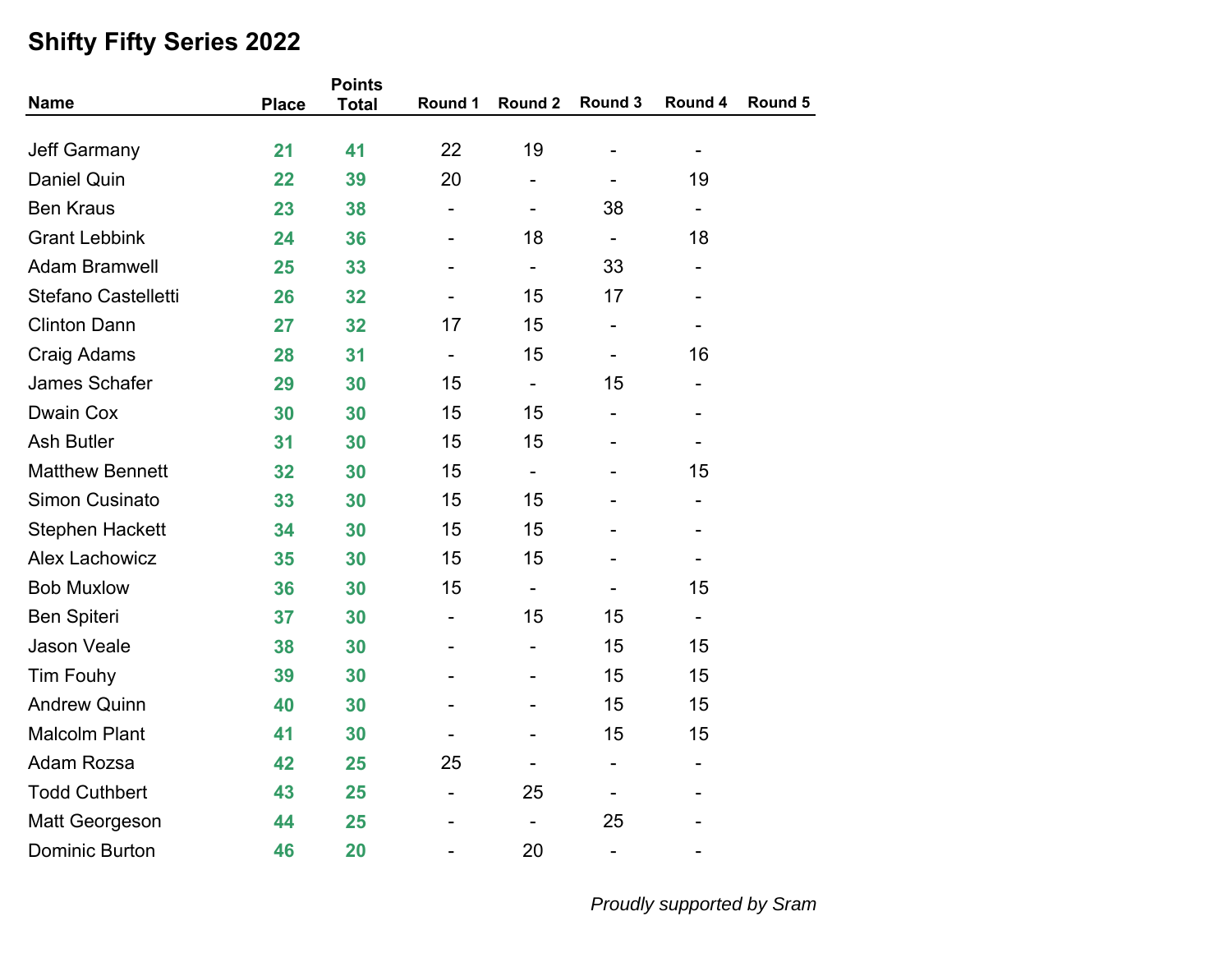|                           |              | <b>Points</b> |                          |                          |                              |                          |         |  |
|---------------------------|--------------|---------------|--------------------------|--------------------------|------------------------------|--------------------------|---------|--|
| <b>Name</b>               | <b>Place</b> | <b>Total</b>  | Round 1                  | Round 2                  | Round 3                      | Round 4                  | Round 5 |  |
| <b>Simon Ross</b>         | 47           | 20            | $\overline{\phantom{0}}$ |                          | 20                           | $\overline{\phantom{0}}$ |         |  |
| David Chapman             | 48           | 19            | 19                       |                          |                              |                          |         |  |
| <b>Chris OConnor</b>      | 49           | 17            | $\overline{\phantom{0}}$ | 17                       | ÷,                           |                          |         |  |
| lan Burns                 | 51           | 16            |                          |                          | 16                           |                          |         |  |
| <b>Alastair Feltham</b>   | 52           | 16            | 16                       |                          | -                            |                          |         |  |
| <b>Gerard Fauvrelle</b>   | 53           | 15            | 15                       |                          |                              |                          |         |  |
| Joel Geysen               | 54           | 15            | 15                       |                          |                              |                          |         |  |
| Paul Cross                | 55           | 15            | 15                       |                          |                              |                          |         |  |
| lain Murray               | 56           | 15            | 15                       |                          |                              |                          |         |  |
| <b>Shane Middleton</b>    | 57           | 15            | 15                       |                          |                              |                          |         |  |
| <b>Adrian Copeland</b>    | 58           | 15            |                          | 15                       |                              |                          |         |  |
| <b>Chris Cowled</b>       | 59           | 15            |                          | 15                       |                              |                          |         |  |
| David Marshall            | 60           | 15            | 15                       | $\overline{\phantom{0}}$ |                              |                          |         |  |
| <b>Robert Fergusson</b>   | 61           | 15            |                          | 15                       |                              |                          |         |  |
| Johann Folscher           | 62           | 15            |                          | 15                       |                              |                          |         |  |
| <b>Brian Dufty</b>        | 63           | 15            |                          | 15                       |                              |                          |         |  |
| John Egan                 | 64           | 15            |                          | 15                       |                              |                          |         |  |
| <b>Troy Clarke</b>        | 65           | 15            |                          | 15                       |                              |                          |         |  |
| <b>Michael Borschmann</b> | 66           | 15            |                          | 15                       |                              |                          |         |  |
| Jeremy Round              | 67           | 15            | 15                       | $\overline{\phantom{0}}$ |                              |                          |         |  |
| David Weisheit            | 68           | 15            | 15                       | $\overline{\phantom{a}}$ |                              |                          |         |  |
| <b>Simon Barnfather</b>   | 69           | 15            |                          | 15                       |                              |                          |         |  |
| <b>Callum Dwyer</b>       | 70           | 15            |                          | -                        | 15                           |                          |         |  |
| <b>Steve Blake</b>        | 71           | 15            |                          |                          | 15                           |                          |         |  |
| <b>Randall Wright</b>     | 72           | 15            |                          | 15                       | $\qquad \qquad \blacksquare$ |                          |         |  |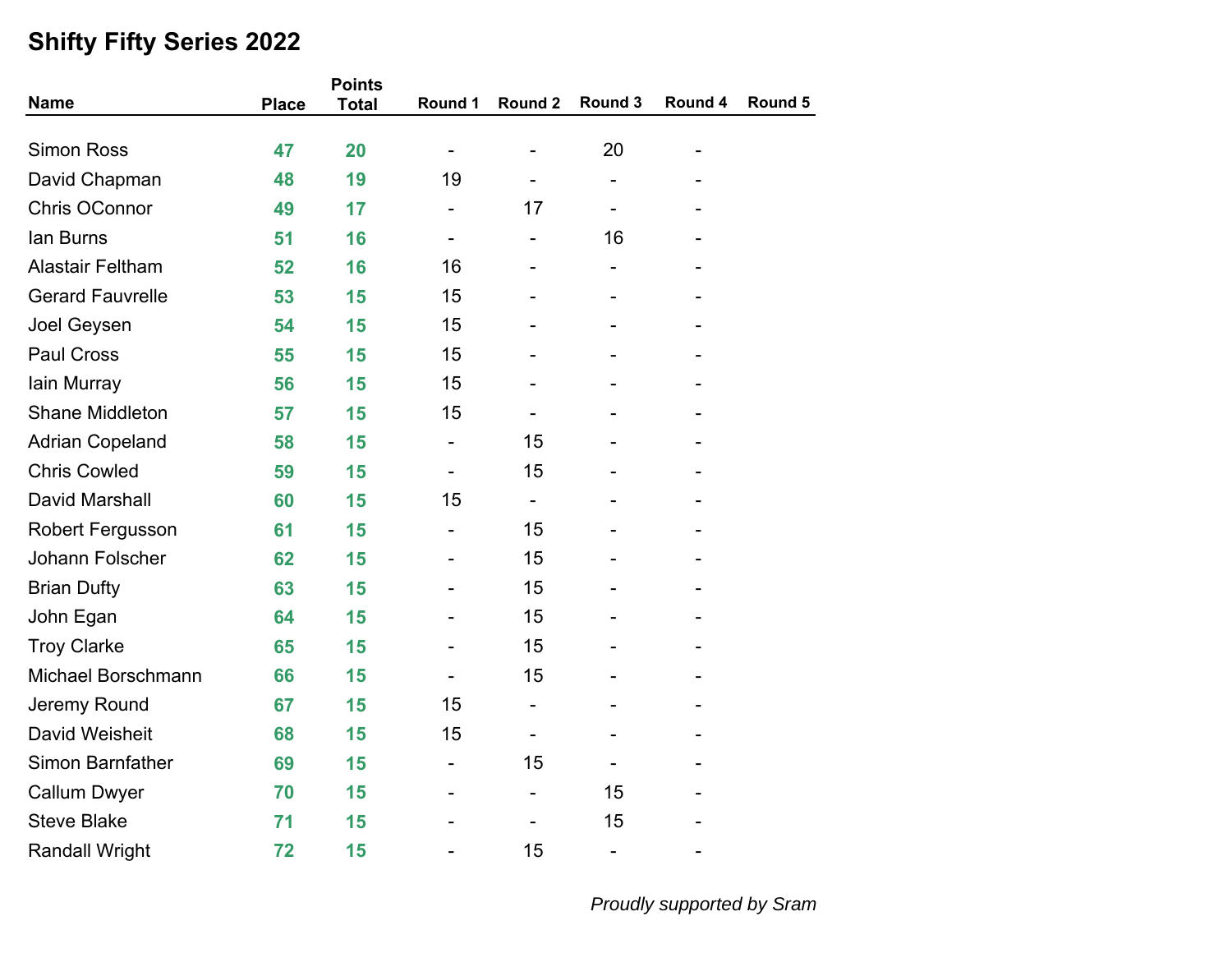|                          | <b>Points</b> |              |                          |                          |                              |                          |         |
|--------------------------|---------------|--------------|--------------------------|--------------------------|------------------------------|--------------------------|---------|
| <b>Name</b>              | <b>Place</b>  | <b>Total</b> | Round 1                  | Round 2                  | Round 3                      | Round 4                  | Round 5 |
| Craig Ypinazar           | 73            | 15           | $\overline{\phantom{a}}$ | 15                       |                              |                          |         |
| Lyle Weir                | 74            | 15           |                          | 15                       |                              |                          |         |
| <b>Richard WILLIAMS</b>  | 75            | 15           |                          | 15                       |                              |                          |         |
| <b>Jason Swackhamer</b>  | 76            | 15           |                          | 15                       |                              |                          |         |
| Jamie Thiessen           | 77            | 15           |                          | 15                       |                              |                          |         |
| Jayden Thrush            | 78            | 15           |                          | 15                       |                              |                          |         |
| <b>Simon Undrill</b>     | 79            | 15           |                          | 15                       |                              |                          |         |
| Stephane Vander Brugge   | 80            | 15           |                          | 15                       |                              |                          |         |
| <b>Enrico Vicariotto</b> | 81            | 15           |                          | 15                       | $\qquad \qquad \blacksquare$ | $\overline{\phantom{0}}$ |         |
| <b>Bruce Hyslop</b>      | 82            | 15           |                          | $\overline{\phantom{a}}$ | 15                           |                          |         |
| <b>Chris Molloy</b>      | 86            | 15           |                          | 15                       | $\qquad \qquad \blacksquare$ |                          |         |
| <b>Barry Lowe</b>        | 87            | 15           |                          | 15                       |                              |                          |         |
| Jason Luhm               | 88            | 15           |                          | 15                       |                              |                          |         |
| <b>Nick Russell</b>      | 89            | 15           |                          | 15                       |                              |                          |         |
| Darren Smith             | 90            | 15           |                          | 15                       |                              |                          |         |
| <b>Scott Smith</b>       | 91            | 15           |                          | 15                       |                              |                          |         |
| <b>Craig Porter</b>      | 92            | 15           |                          | 15                       |                              |                          |         |
| Marc Kirby               | 93            | 15           |                          | 15                       |                              |                          |         |
| Joe Kuriel               | 94            | 15           |                          | 15                       |                              |                          |         |
| Dan Lamb                 | 95            | 15           |                          | 15                       |                              |                          |         |
| David Gray               | 96            | 15           |                          | 15                       |                              |                          |         |
| Hans Jahr                | 97            | 15           |                          | 15                       |                              |                          |         |
| Shannon Johns            | 98            | 15           |                          | 15                       |                              |                          |         |
| <b>Stephen Hadley</b>    | 99            | 15           |                          | 15                       |                              |                          |         |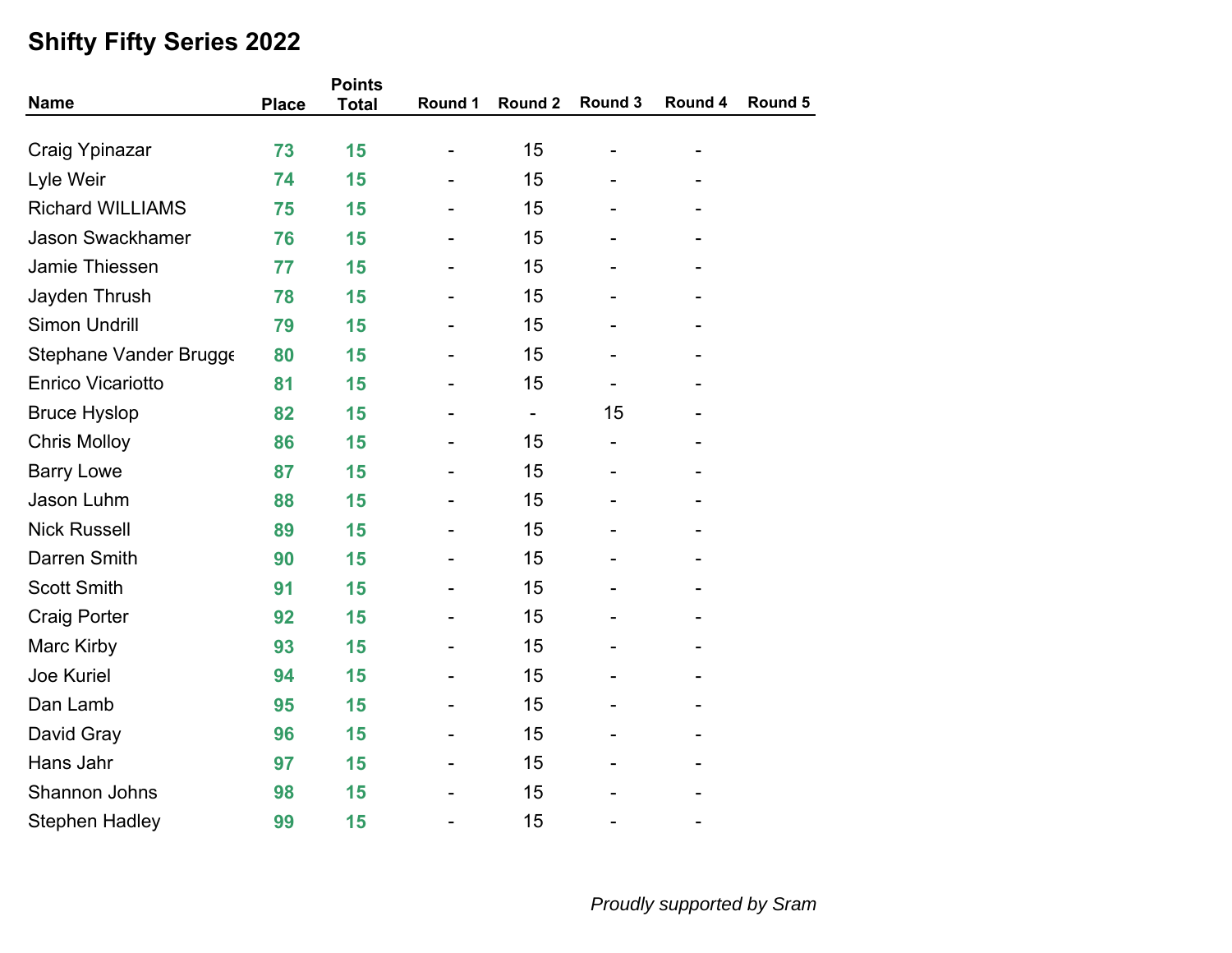| <b>Name</b>                        | <b>Place</b>            | <b>Points</b> | Round 1                      | Round 2                      | Round 3                      | Round 4                      | Round 5 |
|------------------------------------|-------------------------|---------------|------------------------------|------------------------------|------------------------------|------------------------------|---------|
|                                    |                         | <b>Total</b>  |                              |                              |                              |                              |         |
| <b>Shifty Fifty 40-49yrs Women</b> |                         |               |                              |                              |                              |                              |         |
| Kathryn Morland                    | 1                       | 128           | 80                           | $\overline{\phantom{a}}$     | $\overline{\phantom{0}}$     | 48                           |         |
| <b>Karen Brookes</b>               | $\overline{2}$          | 93            |                              | 38                           | 55                           | $\qquad \qquad \blacksquare$ |         |
| <b>Kate Kellett</b>                | 3                       | 80            |                              | 80                           | $\qquad \qquad \blacksquare$ |                              |         |
| Liz Taylor                         | 5                       | 80            | $\qquad \qquad \blacksquare$ | $\overline{\phantom{0}}$     | 80                           |                              |         |
| <b>Simone Gaudion</b>              | 6                       | 65            | 65                           | $\overline{\phantom{0}}$     | $\qquad \qquad \blacksquare$ |                              |         |
| <b>Wendy Snowball</b>              | 7                       | 65            | $\overline{\phantom{a}}$     | -                            | 65                           |                              |         |
| Miranda Griffiths                  | 9                       | 65            |                              | 65                           |                              |                              |         |
| <b>Natalie Saunders</b>            | 10                      | 55            |                              | 55                           |                              |                              |         |
| <b>Martyn Taylor</b>               | 11                      | 55            | 55                           | $\overline{\phantom{0}}$     | -                            |                              |         |
| Penny Everingham                   | 13                      | 48            |                              | $\overline{\phantom{0}}$     | 48                           |                              |         |
| Lisa Wadling                       | 14                      | 48            |                              | 48                           |                              |                              |         |
| <b>Ruth Taylor</b>                 | 15                      | 43            |                              | 43                           |                              |                              |         |
| <b>Sally Brown</b>                 | 16                      | 33            |                              | 33                           |                              |                              |         |
| <b>Shifty Fifty 50yrs+ Men</b>     |                         |               |                              |                              |                              |                              |         |
| <b>Cameron Shakespeare</b>         | 1                       | 214           | 80                           | 48                           | 43                           | 43                           |         |
| <b>Nick Grosso</b>                 | $\overline{\mathbf{2}}$ | 175           | 65                           | 55                           | 55                           | $\overline{\phantom{a}}$     |         |
| Sean Kierce                        | 3                       | 144           | 48                           | $\overline{a}$               | 48                           | 48                           |         |
| <b>MATTHEW MCGILL</b>              | 4                       | 114           | 43                           | 33                           | $\overline{\phantom{0}}$     | 38                           |         |
| Craig Jones                        | 5                       | 110           | 55                           | $\qquad \qquad \blacksquare$ | $\qquad \qquad \blacksquare$ | 55                           |         |
| paul brodie                        | 6                       | 80            | $\overline{\phantom{a}}$     | $\overline{\phantom{0}}$     | 80                           | $\qquad \qquad \blacksquare$ |         |
| <b>Tom Craw</b>                    | $\overline{7}$          | 80            | $\overline{\phantom{0}}$     | 80                           | $\overline{\phantom{0}}$     | $\qquad \qquad \blacksquare$ |         |
| <b>Paul Leissner</b>               | 9                       | 78            | 15                           | 15                           | 33                           | 15                           |         |
| <b>Andrew Hall</b>                 | 10                      | 65            |                              | -                            | 65                           |                              |         |
| <b>Ashley Goldstraw</b>            | 11                      | 65            |                              | 65                           | -                            | $\overline{a}$               |         |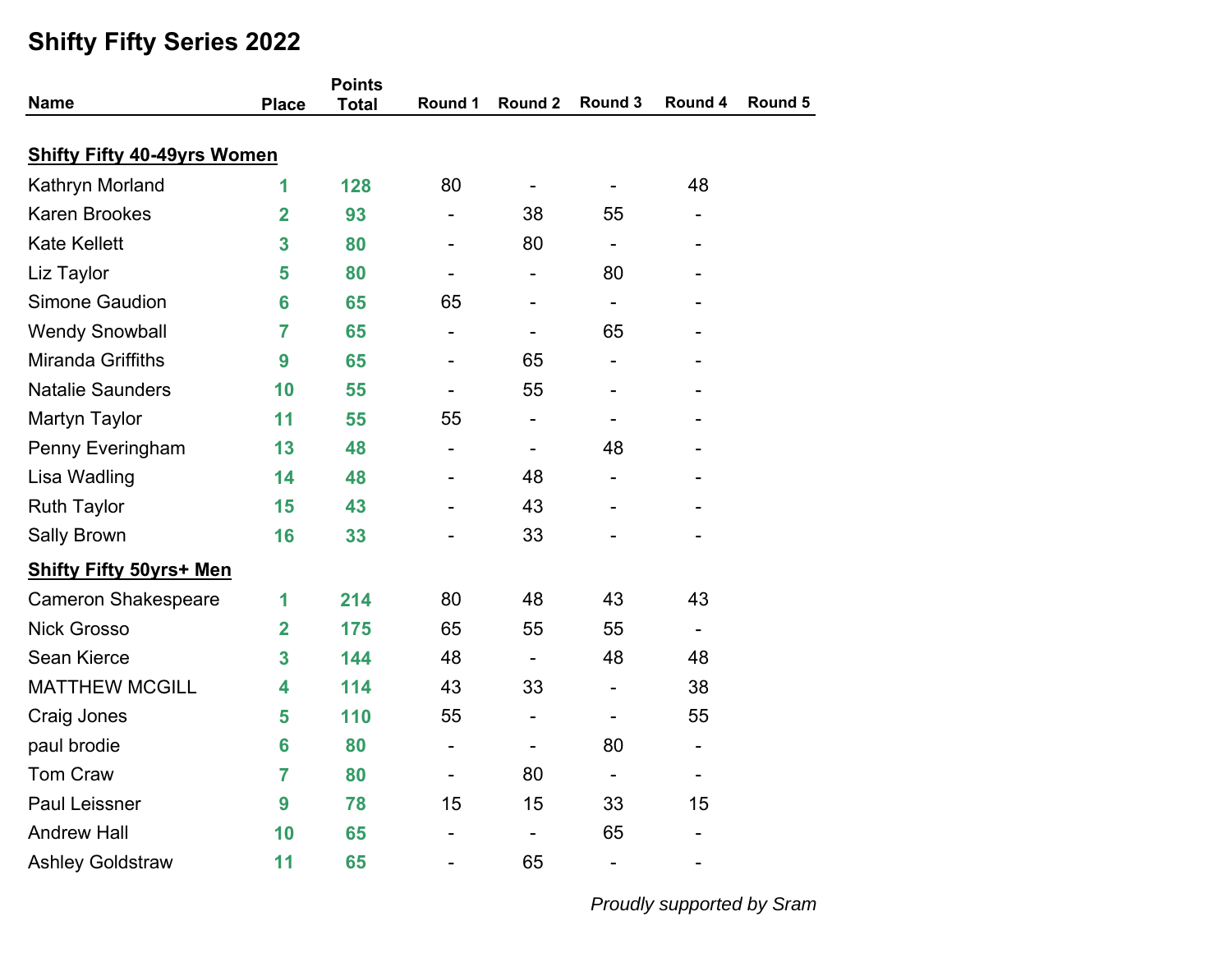|                       |              | <b>Points</b> |                              |                              |                          |                              |         |  |
|-----------------------|--------------|---------------|------------------------------|------------------------------|--------------------------|------------------------------|---------|--|
| <b>Name</b>           | <b>Place</b> | <b>Total</b>  | Round 1                      | Round 2                      | Round 3                  | Round 4                      | Round 5 |  |
| Dean Robinson         | 13           | 62            | $\qquad \qquad \blacksquare$ | $\overline{\phantom{a}}$     | 29                       | 33                           |         |  |
| <b>Alex Marchese</b>  | 14           | 62            | 33                           | 29                           | $\overline{\phantom{0}}$ | $\overline{\phantom{0}}$     |         |  |
| Jamie Howe            | 15           | 61            | 22                           | 19                           | 20                       |                              |         |  |
| <b>Nick Kelly</b>     | 16           | 54            | 29                           | 25                           | $\overline{\phantom{0}}$ |                              |         |  |
| <b>Steve Monk</b>     | 17           | 52            | $\overline{\phantom{a}}$     | 15                           | 15                       | 22                           |         |  |
| <b>Stephen Wilkin</b> | 18           | 49            | 15                           | 15                           | 19                       |                              |         |  |
| <b>Bruce Newton</b>   | 19           | 45            | 15                           | 15                           | 15                       |                              |         |  |
| <b>Sam Mills</b>      | 20           | 44            | $\overline{\phantom{0}}$     | 15                           | $\overline{\phantom{0}}$ | 29                           |         |  |
| Mark Van Halen        | 21           | 43            |                              | 43                           |                          | $\blacksquare$               |         |  |
| <b>Richard Read</b>   | 22           | 41            | $\blacksquare$               | $\blacksquare$               | 22                       | 19                           |         |  |
| Stefano Romiti        | 23           | 40            | 25                           | 15                           | $\overline{\phantom{0}}$ | $\qquad \qquad \blacksquare$ |         |  |
| Mat Janes             | 24           | 38            | 38                           | $\qquad \qquad \blacksquare$ |                          |                              |         |  |
| <b>Todd Lewis</b>     | 25           | 38            | $\qquad \qquad \blacksquare$ | 38                           | $\overline{\phantom{0}}$ |                              |         |  |
| <b>lan Prosser</b>    | 26           | 38            |                              | $\overline{\phantom{a}}$     | 38                       |                              |         |  |
| <b>Daniel Field</b>   | 27           | 37            | 17                           | 20                           | -                        |                              |         |  |
| Jason Johnson         | 28           | 36            | 18                           | 18                           |                          |                              |         |  |
| Murray Mackenzie      | 29           | 33            | $\overline{\phantom{0}}$     | 15                           |                          | 18                           |         |  |
| lain Leech            | 30           | 32            |                              | 15                           |                          | 17                           |         |  |
| <b>Trevor Poole</b>   | 31           | 32            | 15                           | $\blacksquare$               | 17                       | $\overline{\phantom{a}}$     |         |  |
| <b>Darren Pollard</b> | 32           | 31            | $\blacksquare$               | 15                           | 16                       |                              |         |  |
| <b>Tyron Crofts</b>   | 33           | 31            | 16                           | 15                           | ÷,                       |                              |         |  |
| Andrew McKay          | 34           | 30            | $\blacksquare$               | 15                           | 15                       |                              |         |  |
| Eugene Lachowicz      | 35           | 30            | 15                           | 15                           | $\overline{\phantom{0}}$ |                              |         |  |
| <b>Andrew Foot</b>    | 36           | 30            |                              | 15                           | 15                       |                              |         |  |
| David OLLE            | 38           | 25            | $\qquad \qquad \blacksquare$ | $\overline{\phantom{m}}$     | 25                       |                              |         |  |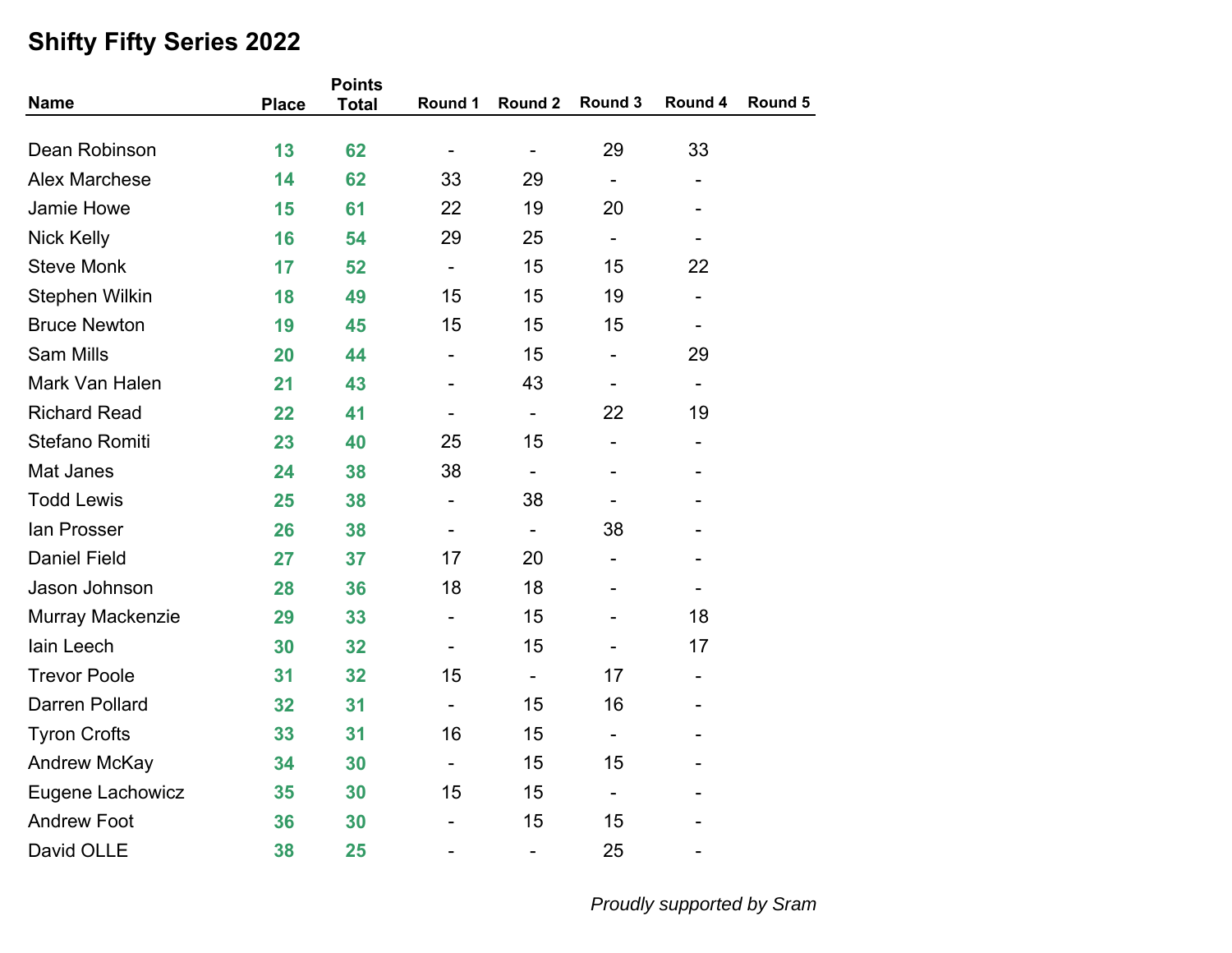| <b>Name</b>              |              | <b>Points</b> | Round 1                      | Round 2                      | Round 3 | Round 4 | Round 5 |
|--------------------------|--------------|---------------|------------------------------|------------------------------|---------|---------|---------|
|                          | <b>Place</b> | <b>Total</b>  |                              |                              |         |         |         |
| <b>Tony French</b>       | 39           | 22            | $\qquad \qquad \blacksquare$ | 22                           |         |         |         |
| <b>Sam Garretto</b>      | 40           | 20            | 20                           |                              |         |         |         |
| <b>Nic Skewes</b>        | 42           | 19            | 19                           |                              |         |         |         |
| <b>Andrew MacCormick</b> | 43           | 18            |                              | $\overline{\phantom{a}}$     | 18      |         |         |
| <b>Matt Gibson</b>       | 44           | 17            |                              | 17                           | -       |         |         |
| dAvid Mentha             | 46           | 16            |                              | 16                           |         |         |         |
| <b>Angus Dobie</b>       | 47           | 15            |                              | 15                           |         |         |         |
| Paul Chase               | 48           | 15            | 15                           | $\overline{\phantom{0}}$     |         |         |         |
| <b>Jeff Fenech</b>       | 49           | 15            | 15                           |                              |         |         |         |
| <b>Andrew Dixon</b>      | 50           | 15            | 15                           | $\overline{\phantom{a}}$     |         |         |         |
| Luke Bourchier           | 51           | 15            |                              | 15                           |         |         |         |
| lan de Kam               | 52           | 15            |                              | $\overline{\phantom{0}}$     | 15      |         |         |
| Lachlan Wainwright       | 53           | 15            |                              | 15                           | -       |         |         |
| <b>Antony Yeates</b>     | 54           | 15            |                              | 15                           |         |         |         |
| <b>Graham Clark</b>      | 55           | 15            |                              | $\overline{\phantom{a}}$     | 15      |         |         |
| David Allen              | 56           | 15            |                              | 15                           |         |         |         |
| <b>Tim Belleville</b>    | 57           | 15            |                              | 15                           |         |         |         |
| <b>Paul Bichsel</b>      | 58           | 15            |                              | 15                           |         |         |         |
| <b>Bill Vandendool</b>   | 59           | 15            | 15                           | $\qquad \qquad \blacksquare$ |         |         |         |
| <b>Kees Vanderlaan</b>   | 60           | 15            | 15                           |                              |         |         |         |
| <b>Kees Van Der Laan</b> | 61           | 15            |                              |                              | 15      |         |         |
| David Kidd               | 63           | 15            |                              | 15                           |         |         |         |
| Dugald McAdam            | 64           | 15            |                              | 15                           |         |         |         |
| Paul Oman                | 65           | 15            |                              | 15                           |         |         |         |
| <b>Ross Richards</b>     | 66           | 15            |                              | 15                           |         |         |         |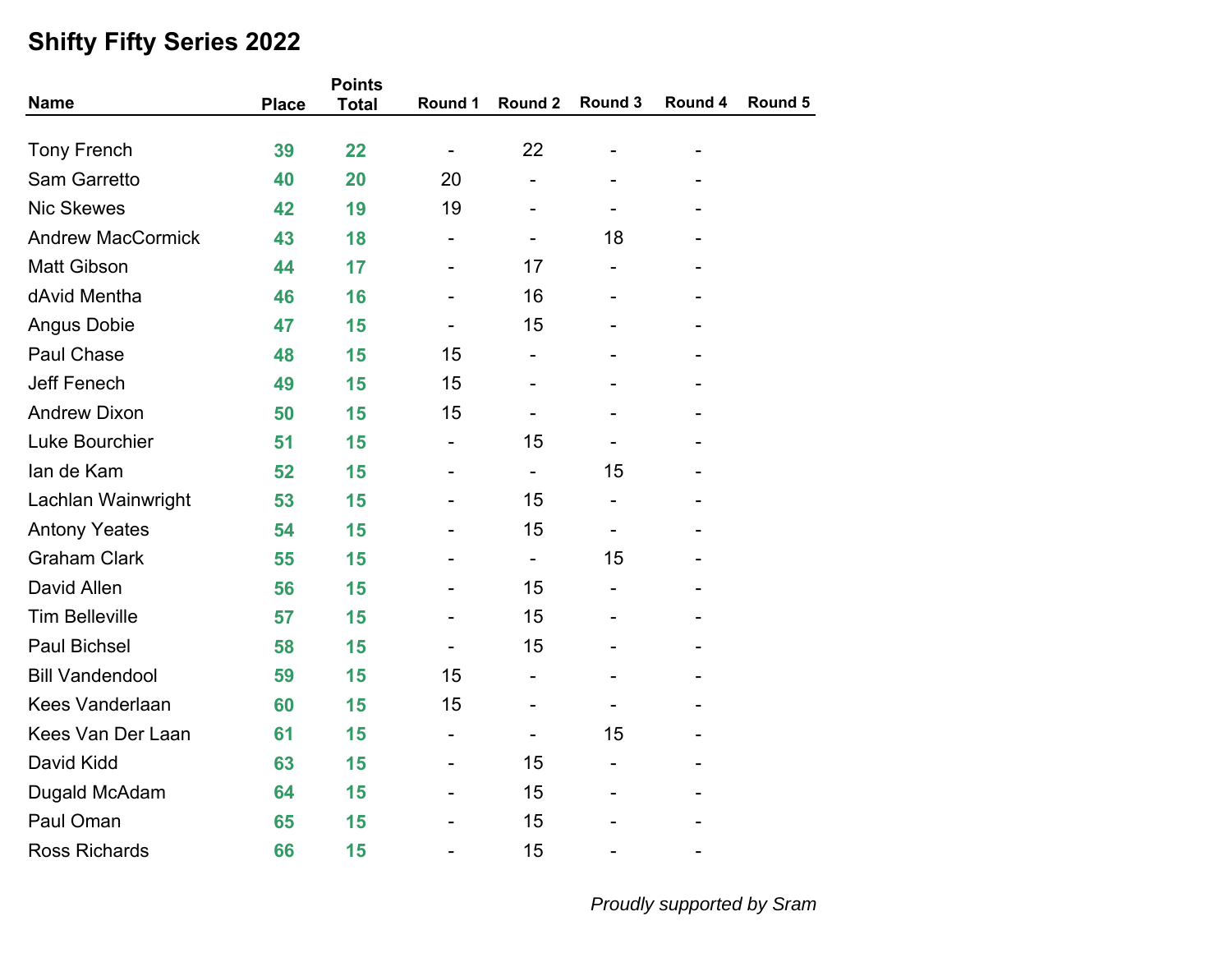|                                  |                         | <b>Points</b> |                              |                          |                          |                              |         |
|----------------------------------|-------------------------|---------------|------------------------------|--------------------------|--------------------------|------------------------------|---------|
| <b>Name</b>                      | <b>Place</b>            | <b>Total</b>  | Round 1                      | Round 2                  | Round 3                  | Round 4                      | Round 5 |
| <b>Mike Rochow</b>               | 67                      | 15            | $\overline{\phantom{0}}$     | 15                       |                          | $\overline{\phantom{0}}$     |         |
| <b>Mark Rossiter</b>             | 68                      | 15            |                              | 15                       |                          |                              |         |
| <b>MIKE BODSWORTH</b>            | 69                      | 15            |                              | 15                       |                          |                              |         |
|                                  |                         |               |                              |                          |                          |                              |         |
| <b>Shifty Fifty 50yrs+ Women</b> |                         |               |                              |                          |                          |                              |         |
| Emma COLSON                      | 1                       | 145           |                              | 65                       | 80                       |                              |         |
| <b>Becky Herridge</b>            | $\overline{\mathbf{2}}$ | 120           | 65                           | 55                       |                          |                              |         |
| margaret oconnor                 | 3                       | 80            | $\overline{\phantom{0}}$     | 80                       |                          |                              |         |
| Carolyn Jackson                  | 4                       | 80            | 80                           | $\overline{\phantom{m}}$ |                          |                              |         |
| <b>Kylie King</b>                | 5                       | 65            | $\qquad \qquad \blacksquare$ | $\overline{\phantom{a}}$ | 65                       |                              |         |
| lesa Muir                        | 6                       | 48            |                              | 48                       |                          |                              |         |
| <b>Shifty Fifty Junior Boys</b>  |                         |               |                              |                          |                          |                              |         |
| <b>Caelan Shawyer</b>            | 1                       | 210           |                              | 65                       | 80                       | 65                           |         |
| Ty Whitford                      | $\overline{2}$          | 110           |                              | 55                       | -                        | 55                           |         |
| <b>Harry Doye</b>                | 4                       | 80            |                              | 80                       | ÷,                       | $\overline{\phantom{0}}$     |         |
| <b>Daniel Nixon</b>              | 5                       | 65            |                              | $\overline{\phantom{a}}$ | 65                       |                              |         |
| Max McCarthy                     | 6                       | 55            |                              | $\overline{\phantom{a}}$ | 55                       |                              |         |
| James Stamp                      | 7                       | 48            |                              | 48                       | $\overline{\phantom{0}}$ |                              |         |
| <b>Charlie Piergrosse</b>        | 8                       | 43            |                              | 43                       |                          |                              |         |
| <b>Shifty Fifty Junior Girls</b> |                         |               |                              |                          |                          |                              |         |
| <b>Ruby Dobson</b>               | 1                       | 240           |                              | 80                       | 80                       | 80                           |         |
| <b>Ruby Taylor</b>               | $\overline{\mathbf{2}}$ | 145           | 80                           | $\overline{\phantom{a}}$ | 65                       | $\qquad \qquad \blacksquare$ |         |
| <b>Odette Rozsa</b>              | 3                       | 65            | 65                           |                          |                          |                              |         |
| <b>Shifty Fifty E-BIKE Men</b>   |                         |               |                              |                          |                          |                              |         |
| <b>Nathan Stott</b>              | 1                       | 225           | 80                           | 65                       | 80                       |                              |         |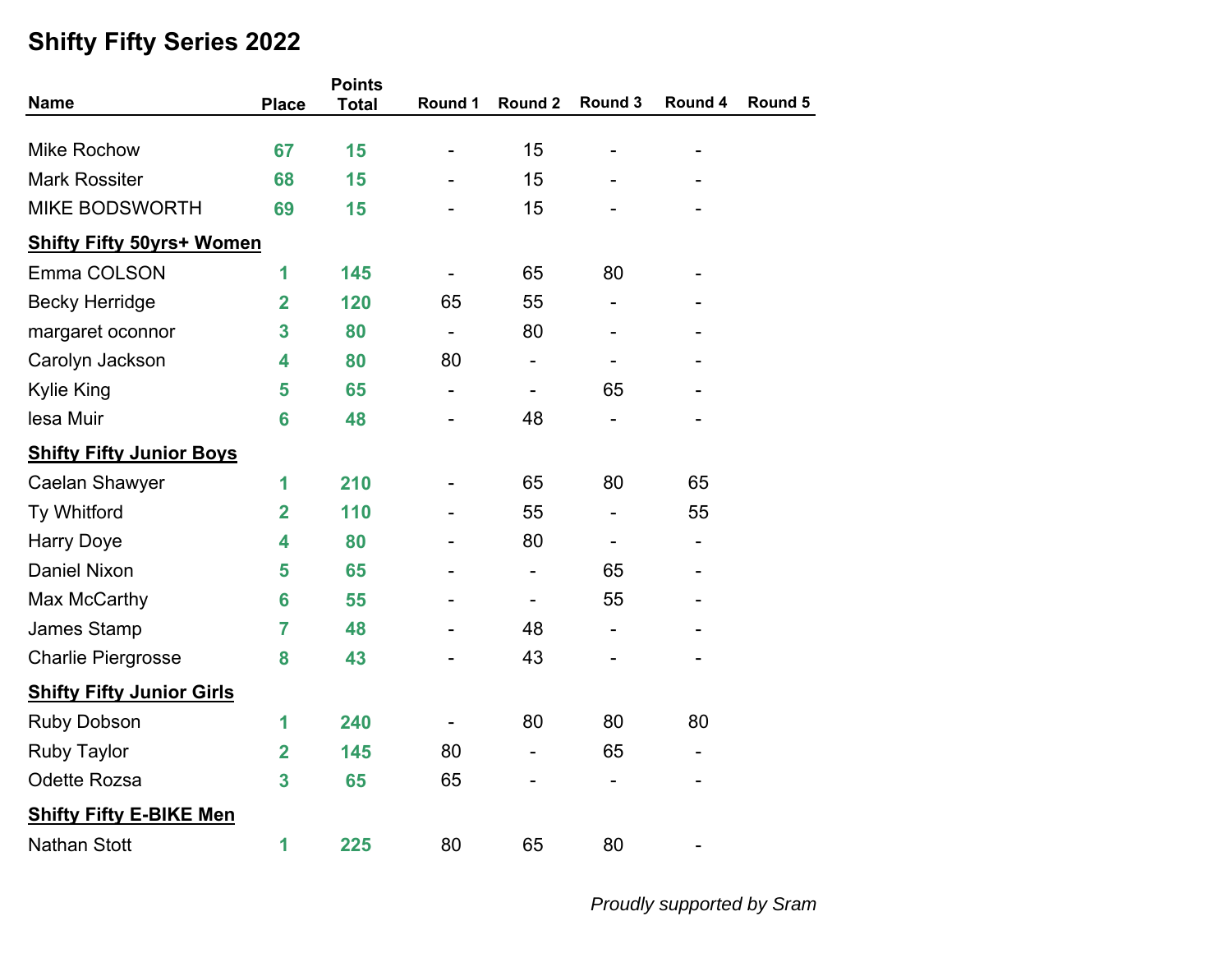|                                  |                | <b>Points</b> |                |                          |                              |                              |         |
|----------------------------------|----------------|---------------|----------------|--------------------------|------------------------------|------------------------------|---------|
| <b>Name</b>                      | <b>Place</b>   | <b>Total</b>  | Round 1        | Round 2                  | Round 3                      | Round 4                      | Round 5 |
| Paul van der Ploeg               | 3              | 80            | $\overline{a}$ | 80                       | -                            | $\qquad \qquad \blacksquare$ |         |
| Mick Webb                        | 4              | 65            |                | $\blacksquare$           | 65                           |                              |         |
| <b>Matt Palmer</b>               | 5              | 55            |                | 55                       | $\qquad \qquad \blacksquare$ |                              |         |
| <b>Steve McCormack</b>           | 6              | 55            |                | $\overline{\phantom{a}}$ | 55                           |                              |         |
| <b>Jonathan Peters</b>           | $\overline{7}$ | 48            |                | $\overline{\phantom{a}}$ | 48                           |                              |         |
| <b>Paul Walker</b>               | 8              | 48            |                | 48                       | -                            |                              |         |
| Shane Wojniusz                   | 9              | 43            |                | 43                       |                              |                              |         |
| <b>Matthew Temouskos</b>         | 10             | 38            |                | 38                       |                              |                              |         |
| Mark Kennedy                     | 11             | 33            |                | 33                       |                              |                              |         |
| <b>Shifty Fifty 50yrs+ Men</b>   |                |               |                |                          |                              |                              |         |
| Tim Jamieson                     | 8              | 80            |                |                          |                              | 80                           |         |
| <b>Josh Street</b>               | 12             | 65            |                |                          |                              | 65                           |         |
| <b>Gavin Gardiner</b>            | 37             | 25            |                |                          |                              | 25                           |         |
| <b>Paul Seaward</b>              | 41             | 20            |                |                          |                              | 20                           |         |
| Shane Jenkin                     | 45             | 16            |                |                          |                              | 16                           |         |
| <b>Mark Stephenson</b>           | 62             | 15            |                |                          |                              | 15                           |         |
| <b>Mark Crowhurst</b>            | 70             | 15            |                |                          |                              | 15                           |         |
| <b>Shifty Fifty 40-49yrs Men</b> |                |               |                |                          |                              |                              |         |
| Allan lacuone                    | 15             | 55            |                |                          |                              | 55                           |         |
| <b>Grant Shevlin</b>             | 45             | 22            |                |                          |                              | 22                           |         |
| <b>Glenn Robinson</b>            | 50             | 17            |                |                          |                              | 17                           |         |
| <b>Shane Ellis</b>               | 83             | 15            |                |                          |                              | 15                           |         |
| Stuart Bajema                    | 84             | 15            |                |                          |                              | 15                           |         |
| <b>Gary Doherty</b>              | 85             | 15            |                |                          |                              | 15                           |         |
| <b>Dylan Kunst</b>               | 100            | 15            |                |                          |                              | 15                           |         |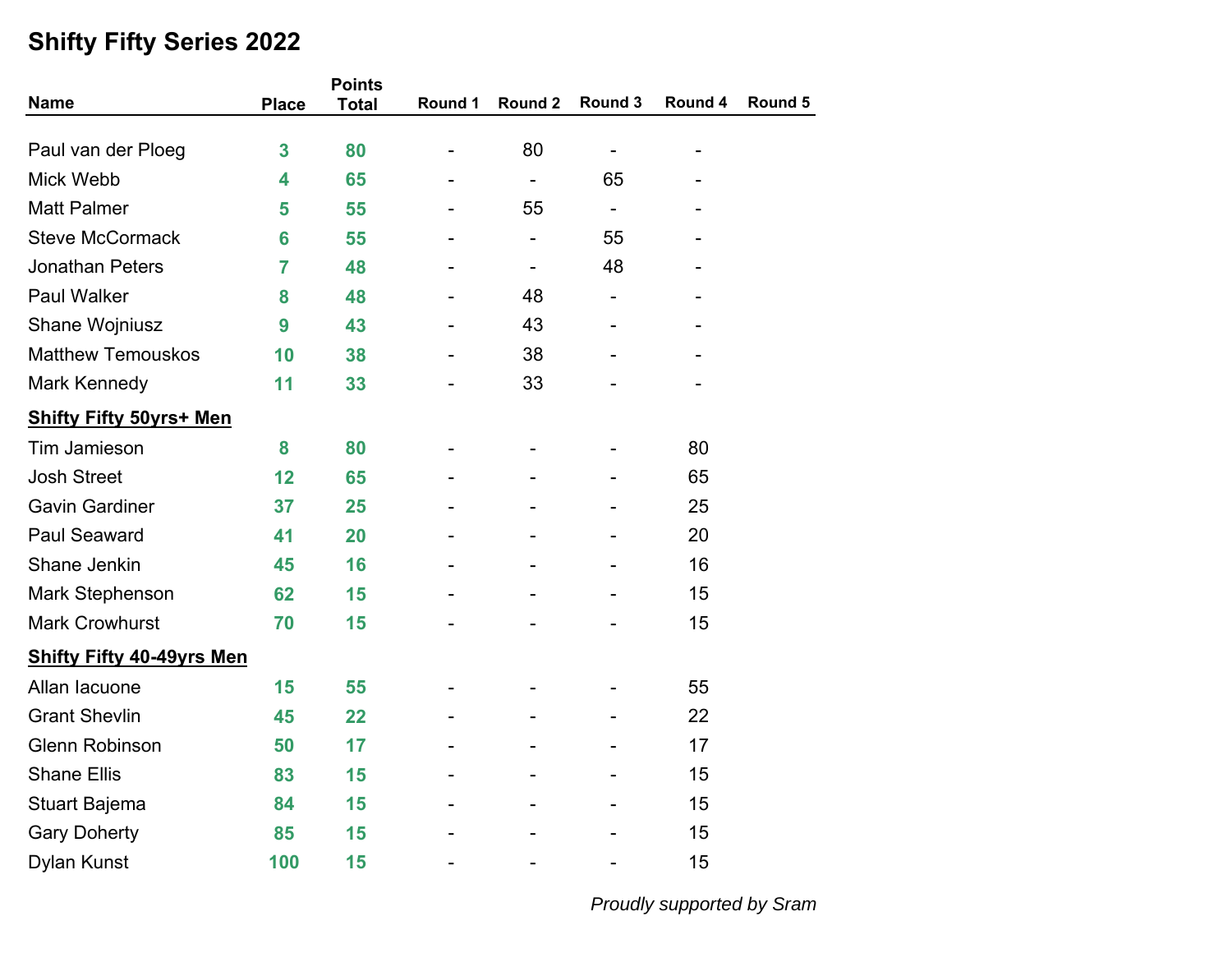|                                    |                         | <b>Points</b> |         |         |         |         |         |
|------------------------------------|-------------------------|---------------|---------|---------|---------|---------|---------|
| <b>Name</b>                        | <b>Place</b>            | <b>Total</b>  | Round 1 | Round 2 | Round 3 | Round 4 | Round 5 |
|                                    |                         |               |         |         |         |         |         |
| Scott Inglis                       | 101                     | 15            |         |         |         | 15      |         |
| jeremy pappin                      | 102                     | 15            |         |         |         | 15      |         |
| <b>Gareth Williams</b>             | 103                     | 15            |         |         |         | 15      |         |
| Kenji Takasaki                     | 104                     | 15            |         |         |         | 15      |         |
| <b>Shifty Fifty 40-49yrs Women</b> |                         |               |         |         |         |         |         |
| Jo Wall                            | 4                       | 80            |         |         |         | 80      |         |
| <b>Kate Ross</b>                   | 8                       | 65            |         |         |         | 65      |         |
| <b>BOBBIE PAPPIN</b>               | 12                      | 55            |         |         |         | 55      |         |
| <b>Shifty Fifty E-BIKE Men</b>     |                         |               |         |         |         |         |         |
| Josh Smetona                       | $\overline{\mathbf{2}}$ | 80            |         |         |         | 80      |         |
| <b>Shifty Fifty Junior Boys</b>    |                         |               |         |         |         |         |         |
| Owen Fletcher                      | 3                       | 80            |         |         |         | 80      |         |
| <b>Shifty Fifty Open Men</b>       |                         |               |         |         |         |         |         |
| <b>Tasman Nankervis</b>            | 8                       | 80            |         |         |         | 80      |         |
| <b>John Griffiths</b>              | 47                      | 25            |         |         |         | 25      |         |
| <b>Russell Nankervis</b>           | 49                      | 22            |         |         |         | 22      |         |
| <b>Yianni Doumas</b>               | 51                      | 20            |         |         |         | 20      |         |
| Lachy Warren                       | 54                      | 16            |         |         |         | 16      |         |
| <b>Andrew Gale</b>                 | 65                      | 15            |         |         |         | 15      |         |
| <b>Brendan Bourke</b>              | 83                      | 15            |         |         |         | 15      |         |
| <b>Magnus Cochrane</b>             | 84                      | 15            |         |         |         | 15      |         |
| <b>Dean Cowling</b>                | 85                      | 15            |         |         |         | 15      |         |
| Joel Kemp                          | 90                      | 15            |         |         |         | 15      |         |
| Paul Van der wal                   | 94                      | 15            |         |         |         | 15      |         |